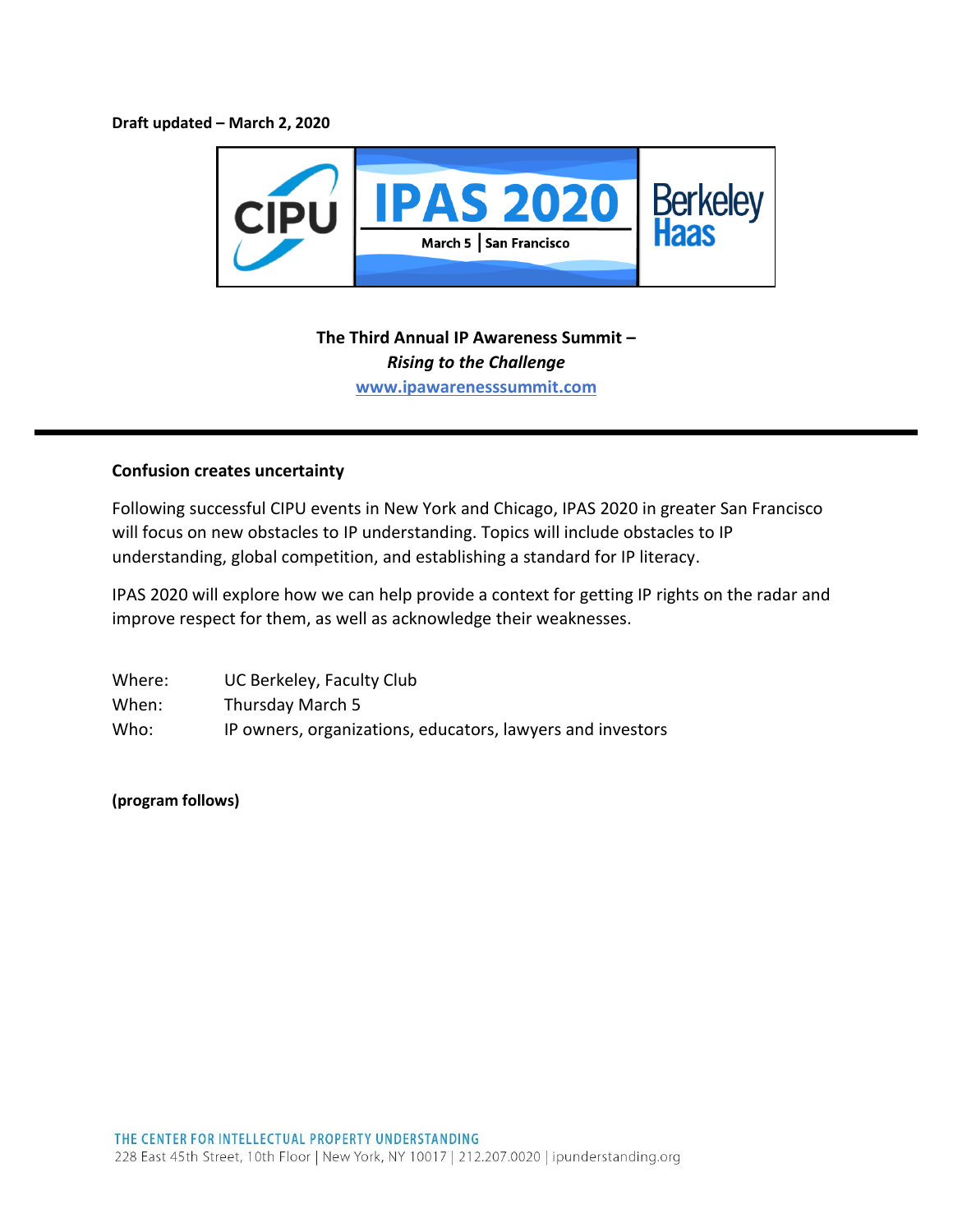| <b>IPAS 2020</b> | <b>March 5</b><br><b>UC Berkley, CA</b>                                                                |
|------------------|--------------------------------------------------------------------------------------------------------|
| 12:00            | <b>Registration:</b> lunch and networking                                                              |
| 12:45            | Welcome: CIPU (B. Berman); Tusher Center/ UCB-Haas (John Blair, BRG)                                   |
|                  | Keynote: Dr. Gary Michelson, Michelson Institute for Intellectual                                      |
|                  | Property; orthopedic surgeon, inventor, philanthropist                                                 |
|                  | "IP Understanding: Higher Priority for a More Sustainable Future"                                      |
| $1:30 - 2:15$    | "New factors affecting IP understanding and confusion"                                                 |
|                  | • More and faster access; foreign competition                                                          |
|                  | • Uncertain rights; inconsistent courts; valuation challenges                                          |
|                  | • The impact of new technologies like 5G and AI<br><b>Panelists:</b>                                   |
|                  | Matteo Sabattini, Director IP Policy, Ericsson Inc<br>$\bullet$                                        |
|                  | Didier Patry, CEO France Brevets; ex-HP, Swatch                                                        |
|                  | Don Clark, Technology Contributor, The New York Times; ex-                                             |
|                  | SF Bureau Chief, Wall Street Journal                                                                   |
|                  | Moderator: Ray Strimaitis, VP Global Strategy, Allied Security Trust;<br>ex-VP IP and Deputy GC, Yahoo |
| $2:15 - 3:00$    | "IP rights in a global world: China, trade secrets and beyond"                                         |
|                  | • IP regimes differ widely - so do companies that own IP                                               |
|                  | • How much IP can businesses comfortably share today?                                                  |
|                  | The danger of cross-border IP/business wars<br><b>Panelists:</b>                                       |
|                  | Mark Cohen, China Expert, UC Berkeley School of Law; ex-                                               |
|                  | <b>USPTO China Team head</b>                                                                           |
|                  | Alfred Yip, Director, IP Office of Singapore; ex-principal                                             |
|                  | consultant to Panasonic R&D                                                                            |
|                  | Maysa Razavi, Anti-counterfeiting Director, INTA                                                       |
|                  | Keith Bergelt, CEO, Open Invention Network                                                             |
|                  | Moderator: Brian Hinman, Chief Innovation Officer, Aon; ex-Chief IP                                    |
|                  | Executive Philips; member, CIPU board of directors                                                     |
| $3:00 - 3:30$    | Keynote: Gary M. Lauder, Lauder Partners, Silicon Valley tech investor                                 |
|                  | "The Roll [sic] of Patents in Corporate America"                                                       |
| $3:30 - 4:00$    | <b>Discussion Break</b>                                                                                |